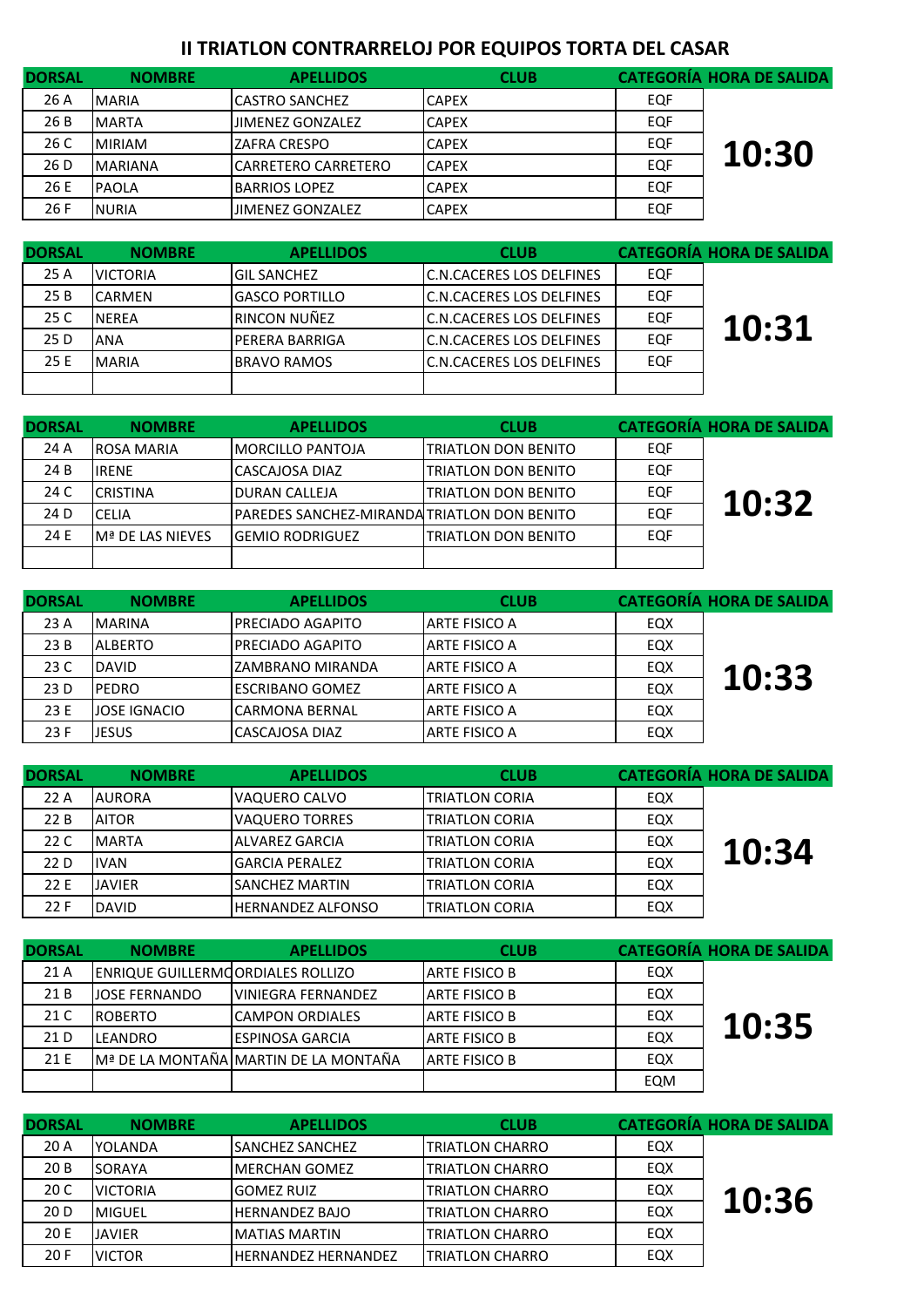## **II TRIATLON CONTRARRELOJ POR EQUIPOS TORTA DEL CASAR**

| <b>DORSAL</b> | <b>NOMBRE</b>        | <b>APELLIDOS</b>          | <b>CLUB</b>                |     | <b>CATEGORÍA HORA DE SALIDA</b> |
|---------------|----------------------|---------------------------|----------------------------|-----|---------------------------------|
| 19 A          | <b>VALENTIN</b>      | <b>CANTERO TARDIO</b>     | <b>ITRIATLON PACENSE D</b> | EQM |                                 |
| 19B           | JAIME                | IGOMEZ CALERO             | <b>ITRIATLON PACENSE D</b> | EQM |                                 |
| 19 C          | <b>MARTIN</b>        | <b>COBOS RODRIGUEZ</b>    | <b>ITRIATLON PACENSE D</b> | EQM | 10:37                           |
| 19 D          | <b>DIEGO</b>         | YEBRA ROVIRA              | <b>ITRIATLON PACENSE D</b> | EQM |                                 |
| 19 E          | <b>JUAN BAUTISTA</b> | <b>SANZ JIMENEZ</b>       | <b>ITRIATLON PACENSE D</b> | EQM |                                 |
| 19 F          | <b>JOSE ANGEL</b>    | <b>IDE CASTRO HIDALGO</b> | <b>ITRIATLON PACENSE D</b> | EQM |                                 |

| <b>DORSAL</b> | <b>NOMBRE</b>        | <b>APELLIDOS</b>    | <b>CLUB</b>             |     | <b>CATEGORÍA HORA DE SALIDA</b> |
|---------------|----------------------|---------------------|-------------------------|-----|---------------------------------|
| 18 A          | <b>IPABLO</b>        | ISALAMANCA MATEOS   | IA.D.TRIATLON PACENSE C | EQM |                                 |
| 18 B          | <b>ANTONIO</b>       | <b>PESSINI DIAZ</b> | IA.D.TRIATLON PACENSE C | EQM |                                 |
| 18 C          | <b>MANUEL JOSE</b>   | DAVALOS JARAMILLO   | IA.D.TRIATLON PACENSE C | EQM |                                 |
| 18 D          | <b>JUAN FERNANDO</b> | ICARRASCO RUEDA     | IA.D.TRIATLON PACENSE C | EQM | 10:38                           |
| 18 E          | RAUL                 | <b>GOMEZ SOTO</b>   | IA.D.TRIATLON PACENSE C | EQM |                                 |
|               |                      |                     |                         |     |                                 |

| <b>DORSAL</b> | <b>NOMBRE</b>     | <b>APELLIDOS</b>            | <b>CLUB</b>                     |     | <b>CATEGORÍA HORA DE SALIDA</b> |
|---------------|-------------------|-----------------------------|---------------------------------|-----|---------------------------------|
| 17 A          | ABEL              | <b>ICONTRERAS CARRETERO</b> | <b>ICLUB TRIATLON MONTIJO B</b> | EQM |                                 |
| 17 B          | <b>JUAN DIEGO</b> | <b>IGARCIA MORENO</b>       | <b>ICLUB TRIATLON MONTIJO B</b> | EQM |                                 |
| 17 C          | <b>SERGIO</b>     | <b>IROSADO BERMUDO</b>      | <b>ICLUB TRIATLON MONTIJO B</b> | EQM | 10:39                           |
| 17 D          | <b>ALFONSO</b>    | <b>ICONTRERAS CARRETERO</b> | <b>ICLUB TRIATLON MONTIJO B</b> | EQM |                                 |
|               |                   |                             |                                 |     |                                 |
|               |                   |                             |                                 |     |                                 |

| <b>DORSAL</b> | <b>NOMBRE</b>      | <b>APELLIDOS</b>        | <b>CLUB</b>                         |     | <b>CATEGORÍA HORA DE SALIDA</b> |
|---------------|--------------------|-------------------------|-------------------------------------|-----|---------------------------------|
| 16 A          | <b>ANGEL</b>       | ORDOÑEZ BERMEJO         | <b>IC.N.CACERES LOS DELFINES BI</b> | EQM |                                 |
| 16 B          | <b>JUAN MANUEL</b> | <b>IMUÑOZ GONZALEZ</b>  | <b>IC.N.CACERES LOS DELFINES BI</b> | EQM |                                 |
| 16 C          | <b>IRUBEN</b>      | ICRIADO CORTES          | C.N.CACERES LOS DELFINES BI         | EQM | 10:40                           |
| 16 D          | <b>IPABLO</b>      | <b>IRODRIGUEZ TELLO</b> | IC.N.CACERES LOS DELFINES BI        | EQM |                                 |
| 16 E          | <b>IBRUNO</b>      | <b>GUTIERREZ TIZON</b>  | C.N.CACERES LOS DELFINES BI         | EQM |                                 |
| 16 F          | <b>IRUBEN</b>      | <b>IMATEOS CORCHADO</b> | IC.N.CACERES LOS DELFINES BI        | EQM |                                 |

| <b>DORSAL</b> | <b>NOMBRE</b>       | <b>APELLIDOS</b>         | <b>CLUB</b>             |     | <b>CATEGORÍA HORA DE SALIDA</b> |
|---------------|---------------------|--------------------------|-------------------------|-----|---------------------------------|
| 15 A          | <b>ICESAR</b>       | <b>SARRO MARTIN</b>      | ITRIATLON CORIA B       | EQM |                                 |
| 15B           | <b>JOSE ANTONIO</b> | <b>IOLLERO ROCHA</b>     | ITRIATLON CORIA B       | EQM |                                 |
| 15 C          | <b>IDIEGO</b>       | <b>IPANADERO ALVAREZ</b> | <b>TRIATLON CORIA B</b> | EQM | 10:41                           |
| 15 D          | <b>JUAN JOSE</b>    | <b>ISANCHEZ GUARDADO</b> | <b>TRIATLON CORIA B</b> | EQM |                                 |
| 15 E          | ABEL                | LOURTAU PEREZ            | ITRIATLON CORIA B       | EQM |                                 |
|               |                     |                          |                         |     |                                 |

| <b>DORSAL</b> | <b>NOMBRE</b>            | <b>APELLIDOS</b>       | <b>CLUB</b>                  |     | <b>CATEGORÍA HORA DE SALIDA</b> |
|---------------|--------------------------|------------------------|------------------------------|-----|---------------------------------|
| 14 A          | <b>IMIGUEL ANGEL</b>     | <b>PARRAS MENDOZA</b>  | <b>TRIATLON DON BENITO B</b> | EQM |                                 |
| 14 B          | <b>OSCAR</b>             | ICUESTA CUESTA         | TRIATLON DON BENITO B        | EQM |                                 |
| 14 C          | <b>JUAN PEDRO</b>        | DIAZ SANCHEZ           | TRIATLON DON BENITO B        | EQM | 10:42                           |
| 14 D          | <b>IFRANCISCO JAVIER</b> | <b>IROMERO SANCHEZ</b> | TRIATLON DON BENITO B        | EQM |                                 |
| 14 E          | <b>DANIEL</b>            | INARCISO RUBIO         | TRIATLON DON BENITO B        | EQM |                                 |
| 14 F          | PABLO                    | PEREZ MURILLO          | TRIATLON DON BENITO B        | EQM |                                 |

| <b>DORSAL</b> | <b>NOMBRE</b>       | <b>APELLIDOS</b>         | <b>CLUB</b>    |     | <b>CATEGORÍA HORA DE SALIDA</b> |
|---------------|---------------------|--------------------------|----------------|-----|---------------------------------|
| 13A           | JOSE JOAQUIN        | <b>CASTRO INFANTES</b>   | <b>CAPEX B</b> | EQM |                                 |
| 13B           | <b>JOSE ANTONIO</b> | <b>IHORMIGO LOPEZ</b>    | <b>CAPEX B</b> | EQM |                                 |
| 13 C          | <b>FRANCISCO</b>    | <b>IESPINOSA GRAGERA</b> | <b>CAPEX B</b> | EQM | 10:43                           |
| 13 D          | <b>MANUEL</b>       | <b>CASTRO</b>            | <b>CAPEX B</b> | EQM |                                 |
|               |                     |                          |                | EQM |                                 |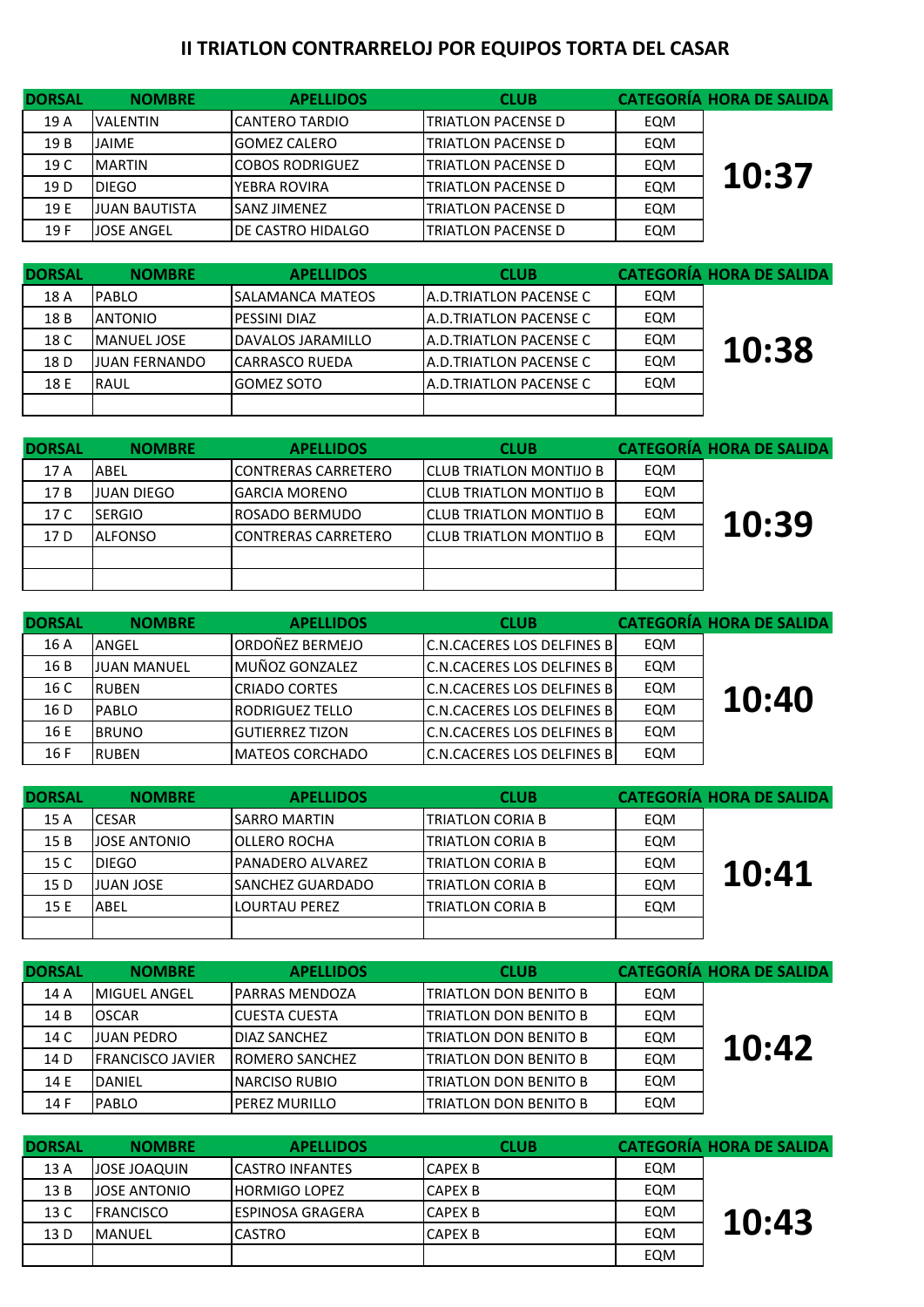## **II TRIATLON CONTRARRELOJ POR EQUIPOS TORTA DEL CASAR 10:43**

|               |                         |                        |                          | EQM |                                 |
|---------------|-------------------------|------------------------|--------------------------|-----|---------------------------------|
| <b>DORSAL</b> | <b>NOMBRE</b>           | <b>APELLIDOS</b>       | <b>CLUB</b>              |     | <b>CATEGORÍA HORA DE SALIDA</b> |
| 12 A          | <b>MARCOS</b>           | <b>MURILLO CHAVEZ</b>  | <b>ITRIATLON JEREZ B</b> | EQM |                                 |
| 12B           | <b>MIGUEL</b>           | <b>BARROSO MARQUEZ</b> | <b>ITRIATLON JEREZ B</b> | EQM |                                 |
| 12 C          | RAMON                   | <b>PEREZ GUERRERO</b>  | <b>ITRIATLON JEREZ B</b> | EQM | 10:44                           |
| 12 D          | <b>JOSE MANUEL</b>      | <b>MARQUEZ MENDEZ</b>  | <b>TRIATLON JEREZ B</b>  | EQM |                                 |
| 12 E          | <b>FRANCISCO JULIAN</b> | <b>RODRIGUEZ PEREZ</b> | <b>ITRIATLON JEREZ B</b> | EQM |                                 |
|               |                         |                        |                          |     |                                 |

 $\mathsf{r}$ 

| <b>DORSAL</b> | <b>NOMBRE</b>           | <b>APELLIDOS</b>           | <b>CLUB</b>                     |     | <b>CATEGORÍA HORA DE SALIDA</b> |
|---------------|-------------------------|----------------------------|---------------------------------|-----|---------------------------------|
| 11 A          | JOSE RUBEN              | <b>SANCHEZ PEREZ</b>       | IA.D. TRIATLON PACENSE B        | EQM |                                 |
| 11 B          | <b>BALDOMERO</b>        | <b>INIETO PEREZ</b>        | <b>JA.D. TRIATLON PACENSE B</b> | EQM |                                 |
| 11 C          | <b>FRANCISCO JAVIER</b> | <b>RODRIGUEZ SEVILLANO</b> | <b>A.D. TRIATLON PACENSE B</b>  | EQM | 10:45                           |
| 11 D          | JONATHAN                | <b>MARISCAL RODRIGUEZ</b>  | <b>JA.D. TRIATLON PACENSE B</b> | EQM |                                 |
| 11 E          | <b>SANTIAGO MIGUEL</b>  | <b>ISANCHON MARTIN</b>     | IA.D. TRIATLON PACENSE B        | EQM |                                 |
|               |                         |                            |                                 |     |                                 |

| <b>DORSAL</b> | <b>NOMBRE</b>     | <b>APELLIDOS</b>        | <b>CLUB</b>                      |     | <b>CATEGORÍA HORA DE SALIDA</b> |
|---------------|-------------------|-------------------------|----------------------------------|-----|---------------------------------|
| 10 A          | <b>RAUL</b>       | IREDONDO GALINDO        | <b>ICLUB EXTREMADURA TRIATLO</b> | EQM |                                 |
| 10B           | <b>RAUL</b>       | <b>VALENCIA ESTEVEZ</b> | <b>ICLUB EXTREMADURA TRIATLO</b> | EQM |                                 |
| 10 C          | <b>JOSE LUIS</b>  | <b>PEREZ MACIAS</b>     | ICLUB EXTREMADURA TRIATLO        | EQM | 10:46                           |
| 10 D          | <b>JOSE MARIA</b> | <b>ACEDO CHAVES</b>     | ICLUB EXTREMADURA TRIATLO        | EQM |                                 |
|               |                   |                         |                                  |     |                                 |
|               |                   |                         |                                  |     |                                 |

| <b>DORSAL</b> | <b>NOMBRE</b>            | <b>APELLIDOS</b>       | <b>CLUB</b>                  |     | <b>CATEGORÍA HORA DE SALIDA</b> |
|---------------|--------------------------|------------------------|------------------------------|-----|---------------------------------|
| 9 A           | <b>CARLOS</b>            | IBALLESTEROS PEÑA      | TRIATLON ALMENDRALEJO        | EQM |                                 |
| 9 B           | <b>IEDUARDO</b>          | <b>MATEOS SALAS</b>    | <b>TRIATLON ALMENDRALEJO</b> | EQM |                                 |
| 9 C           | <b>IFERNANDO</b>         | <b>COTANO BARRAGAN</b> | TRIATLON ALMENDRALEJO        | EQM | 10:47                           |
| 9 D           | <b>FELIX</b>             | <b>IMARTIN CRESPO</b>  | <b>TRIATLON ALMENDRALEJO</b> | EQM |                                 |
| 9 E           | <b>JESUS</b>             | <b>MARTIN CRESPO</b>   | <b>TRIATLON ALMENDRALEJO</b> | EQM |                                 |
| 9 F           | <b>IFRANCISCO JAVIER</b> | CASTAÑEDA GONZALEZ     | <b>TRIATLON ALMENDRALEJO</b> | EQM |                                 |

| <b>DORSAL</b> | <b>NOMBRE</b>        | <b>APELLIDOS</b>       | <b>CLUB</b>                      |     | <b>CATEGORÍA HORA DE SALIDA</b> |
|---------------|----------------------|------------------------|----------------------------------|-----|---------------------------------|
| 8 A           | <b>ICLEMENTE</b>     | <b>IVENTURA BURGOS</b> | <b>ICLUB TRIATLON MONTIJO A</b>  | EQM |                                 |
| 8 B           | <b>MANUEL</b>        | IGONZALEZ SOLTERO      | <b>ICLUB TRIATLON MONTIJO A</b>  | EQM |                                 |
| 8 C           | IDIEGO.              | <b>DIAZ GRAGERA</b>    | <b>I</b> CLUB TRIATLON MONTIJO A | EQM | 10:48                           |
| 8 D           | <b>IPEDRO MANUEL</b> | <b>MURILLO MUÑOZ</b>   | <b>I</b> CLUB TRIATLON MONTIJO A | EQM |                                 |
|               |                      |                        |                                  |     |                                 |
|               |                      |                        |                                  |     |                                 |

| <b>DORSAL</b> | <b>NOMBRE</b>    | <b>APELLIDOS</b>       | <b>CLUB</b>                         |     | <b>CATEGORÍA HORA DE SALIDA</b> |
|---------------|------------------|------------------------|-------------------------------------|-----|---------------------------------|
| 7 A           | <b>ANTONIO J</b> | ISANROMAN MERINO       | <b>C.N.CACERES LOS DELFINES A</b>   | EQM |                                 |
| 7 B           | <b>OSCAR</b>     | <b>SOLIS TOVAR</b>     | IC.N.CACERES LOS DELFINES Al        | EQM |                                 |
| 7 C           | <b>DAVID</b>     | IPASCUAL MORENO        | <b>C.N.CACERES LOS DELFINES AL</b>  | EQM |                                 |
| 7 D           | ljesus.          | <b>IMARTINEZ ROMEU</b> | <b>IC.N.CACERES LOS DELFINES AI</b> | EQM | 10:49                           |
|               |                  |                        |                                     |     |                                 |
|               |                  |                        |                                     |     |                                 |